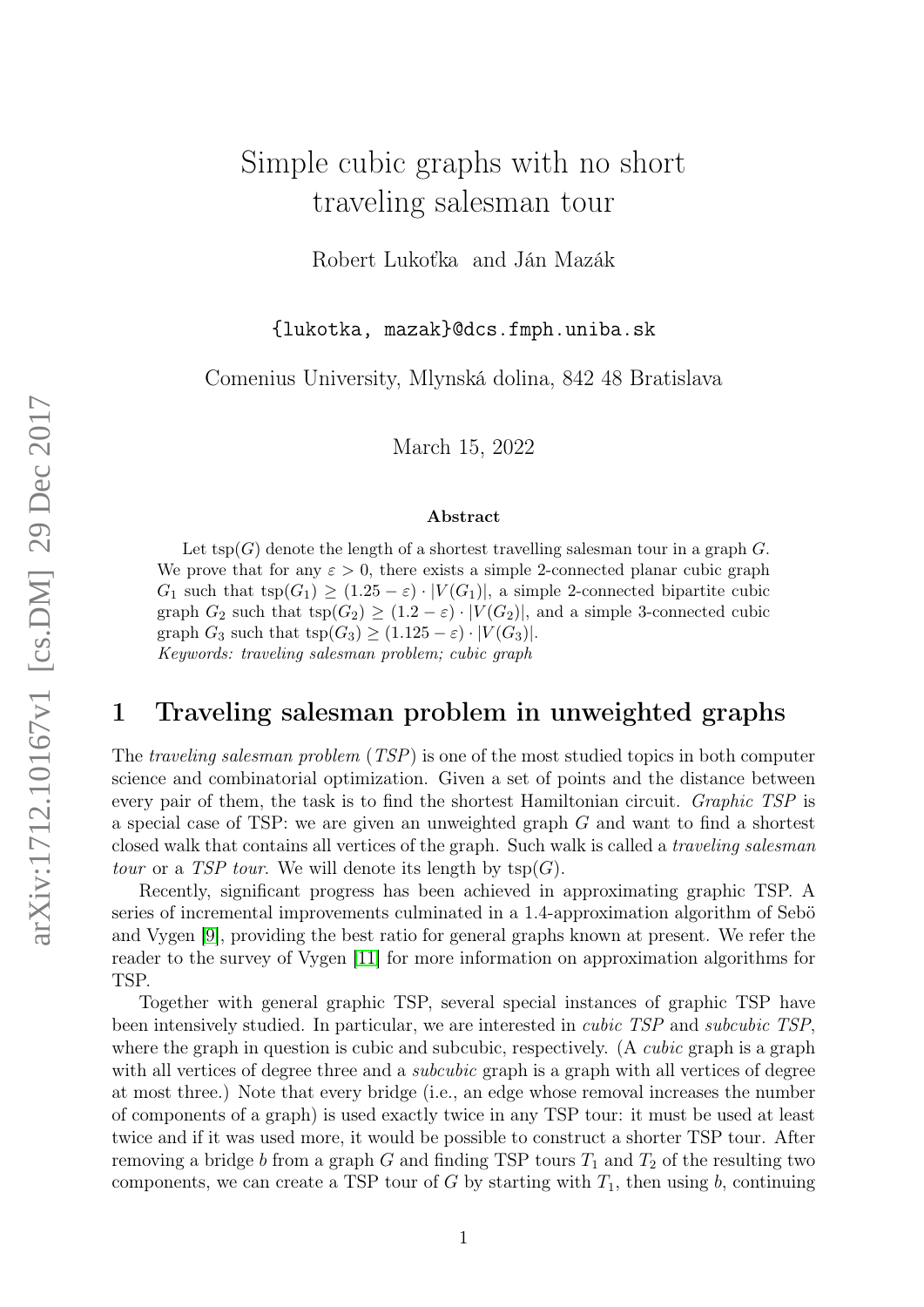with  $T_2$ , and closing the tour with b. Thus to solve the problem of finding a TSP tour in cubic graphs with bridges, it suffices to solve the problem of finding a TSP tour in bridgeless subcubic graphs. Since a graph must be connected to have a TSP tour, we are interested in 2-connected subcubic graphs.

All present approximation algorithms for TSP on 2-connected cubic and subcubic graphs only compare the length of the found tour with the number of vertices, that is, they basically do not care about the optimal TSP tour and just aim to find a TSP tour no longer than a constant multiple of the order of the given graph. We find the latter problem interesting in its own right.

Mömke and Svensson [\[7\]](#page-6-2) proved that every 2-connected subcubic graph G has a TSP tour of length at most  $4/3 \cdot |V(G)| - 2/3$ . This bound is tight for both 2-connected subcubic graphs and 2-connected cubic multigraphs. To improve the bounds further we have to examine a smaller class of graphs. Simple 2-connected cubic graphs seem to be the least restrictive class of graphs where improvement is possible.

Boyd et al. [\[1\]](#page-5-0) proved that a simple 2-connected cubic graph on n vertices has a TSP tour of length at most  $4/3 \cdot n - 2$  (assuming  $n \ge 6$ ). The result was subsequently improved by Correa, Larré, and Soto [\[3\]](#page-5-1) to  $(4/3 - 1/61236) \cdot n$ , by van Zuylen [\[10\]](#page-6-3) to  $(4/3-1/8754) \cdot n$ , by Candráková and Lukoťka [\[2\]](#page-5-2) to  $1.3 \cdot n$ , and very recently by Dvořák, Kráľ and Mohar [\[4\]](#page-5-3) to  $9/7 \cdot n$ .

For the class of subcubic graphs, graphs with no short TSP tours are easy to find. Indeed, it is sufficient to take two vertices and connect them by three equally long paths; one of the paths has to be used twice in any TSP tour. This subcubic graph can be turned into a cubic graph by replacing vertices of degree 2 by digons (cycles of length 2); this replacement does not change the ratio of 4/3 because whenever a TSP tour passes through a digon, it has to pass through all its vertices. This would fail, however, if we try to replace the vertices of degree 2 with larger structures in order to avoid parallel edges. Thus the situation is much less clear for the class of simple 2-connected cubic graphs. Boyd et al. [\[1\]](#page-5-0) found an infinite family of 2-connected cubic graphs with no TSP tour shorter than  $11/9 \cdot n - 8/9$ . We improve this lower bound by constructing, for any positive  $ε$ , a 2-connected cubic graph G such that tsp(G) > (1.25 − ε)|V(G)| (see Theorem [1\)](#page-3-0). We believe that the value 1.25 is the best possible.

### <span id="page-1-0"></span>Conjecture 1. Every simple 2-connected cubic graph with n vertices has a traveling salesman tour of length at most 1.25n.

A similar construction and conjecture were recently independently proposed by Dvořák, Kráľ and Mohar [\[4\]](#page-5-3). For cyclically 4-connected cubic graphs, Conjecture [1](#page-1-0) is implied by the dominating cycle conjecture of Fleischner  $[6]$ : a dominating cycle C in a cubic graph G must contain at least  $3/4$  of the vertices of G and every other vertex has a neighbour on C, thus we can construct a walk with length at most  $5/4 \cdot |V(G)|$  visiting all the vertices.

TSP was also studied for cubic bipartite graphs. The best present result (proved by van Zuylen in [\[10\]](#page-6-3)) guarantees that a connected bipartite cubic graph different from  $K_{3,3}$ has a TSP tour of length at most  $1.25n - 2$ . We employ our method from Theorem [1](#page-3-0) to show that for any positive  $\varepsilon$ , there exists a 2-connected bipartite cubic graph G such that  $tsp(G) > (1.2 - \varepsilon) \cdot |V(G)|$  (see Theorem [2\)](#page-3-1).

Considering the rapid recent development in research on TSP for simple 2-connected cubic graphs, it is quite possible that Conjecture [1](#page-1-0) will be soon proved. After that, 3 edge-connected graphs constitute a natural subclass of cubic graphs to study if we want to improve the bound on TSP length below 1.25n. In Theorem [3](#page-5-4) we prove the existence of a family of 3-edge-connected graphs that have TSP tours of lengths asymptotically approaching 1.125n.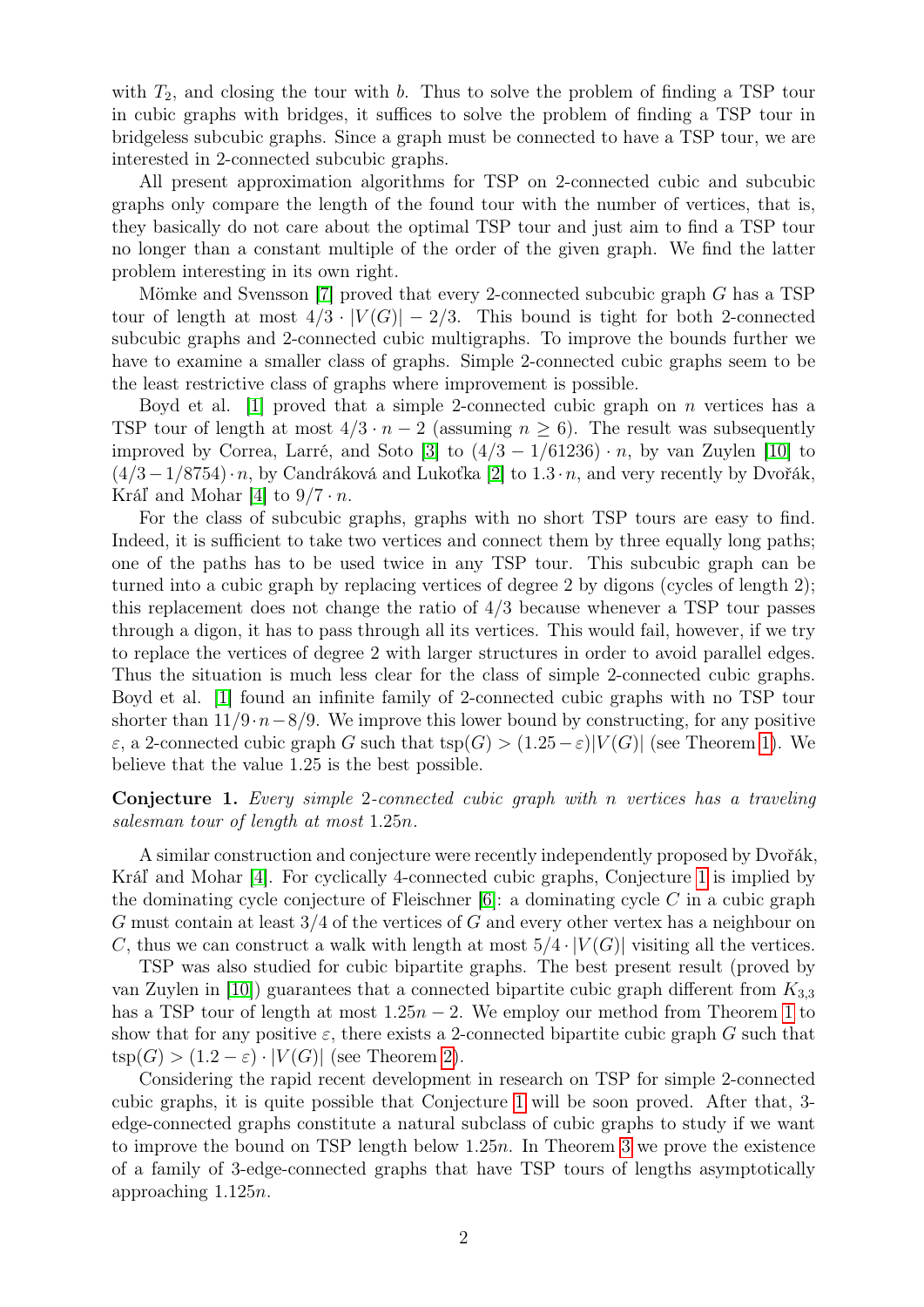### 2 Construction of graphs with no short tours

Consider a TSP tour T in a simple cubic graph  $G$ . No edge in T is used three or more times, otherwise  $T$  could be shortened. Thus the edges in  $T$  are used either once or twice. The set of all the edges of G that are used exactly once in T induces a subgraph H which is even (that is, all its vertices have even degree). Actually, since  $G$  is a cubic graph, all vertices of  $H$  have degree 2, and so  $H$  is a collection of disjoint circuits. The extension of H by all the isolated vertices of  $G - H$  yields an *even factor* F of G, that is, a subgraph which contains all vertices of  $G$  and has even degrees of all vertices. Since  $G$  is cubic, we can view its even factors as collections of disjoint circuits and isolated vertices.

Assume that the even factor  $F$  corresponding to the tour  $T$  contains  $c$  circuits and v isolated vertices. We can easily express the length  $|T|$  of T in terms of c, v, and the order of G, denoted by n. First, the edges of T in  $G/F$  (we contract all the circuits of F) constitute a spanning tree of  $G/F$ , otherwise T could be shortened. Each edge of this spanning tree is used twice in T, thus they contribute  $2(c + v - 1)$  to |T|. The edges in circuits of F contribute  $n - v$ . Altogether,  $|T| = n - 2 + 2c + v$ . Our aim is to find graphs where the excess  $2c + v$  is large for every even factor. For future reference, we denote by  $q(G, F)$  the excess of an even factor F in a graph G.

Our construction is based on suitable construction blocks. Consider a gadget obtained from a 2-edge-connected cubic graph G by cutting an edge e into a pair of dangling edges. Such structures are called cubic 2-poles (see [\[8,](#page-6-5) [5\]](#page-5-5)). The structure obtained from a 2-edgeconnected cubic graph  $G$  by removing a vertex  $v$  and replacing the three edges incident to  $v$  by dangling edges is a 3-*pole*. The notion of excess can be naturally extended to  $r$ -poles (we confine ourselves to  $r \in \{2,3\}$  in the rest of this article). Even factors of an r-pole P obtained from a graph  $G$  are simply even factors of  $G$  with the exception that whenever the original even factor F contains an edge  $e$  of G that is not present in P, we replace  $e$ by corresponding dangling edges. In particular, if  $P$  is a 2-pole, we replace  $e$  by adding both dangling edges of  $P$ ; if  $P$  is a 3-pole, we replace  $e$  by the dangling edge sharing an endvertex with e. In both cases, two dangling edges are added and one circuit of F is replaced by a path starting and ending with a dangling edge. This path contributes nothing to  $q(P, F)$ .

Every r-pole P can be assigned a triple  $t(P) = (q_0(P), q_2(P), n(P))$ , where  $q_0(P)$  is the minimum of  $q(P, F_0)$  over all even factors  $F_0$  of P containing no dangling edges,  $q_2(P)$ is the minimum of  $q(P, F_2)$  over all even factors  $F_2$  of P containing two dangling edges, and  $n(P)$  is the number of vertices in P. (The number of dangling edges belonging to an even factor is always even.) For instance, the 2-pole arising from  $K_4$  is assigned the triple  $(2, 0, 4).$ 

Given a 2-pole A, we construct a 2-pole  $A'$  as indicated in Fig. [1:](#page-3-2) one dangling edge of each copy of A is attached to a new vertex  $x_1$ , the other is attached to a new vertex  $x_2$ ; in addition, A' contains a path  $x_1y_1y_2x_2$ , one dangling edge incident to  $y_1$ , and one dangling edge incident to  $y_2$ . The relationship between  $t(A')$  and  $t(A)$  is captured in the following lemma.

<span id="page-2-0"></span>**Lemma 1.** Let A be a 2-pole such that  $t(A) = (a+2, a, n)$ . Then

$$
t(A') = (2a + 4, 2a + 2, 2n + 4).
$$

*Proof.* Let F be an even factor in A'. First, we determine  $q_2(A')$ . If F contains a path C containing the dangling edges, there are two cases: either C passes through  $y_1, x_1,$ one copy of A,  $x_2$ , and  $y_2$ , or it passes just through  $y_1$  and  $y_2$ . In the first case, the copy of A with nonempty intersection with C contributes at least  $q_2(A)$  to  $q_2(A', F)$ , and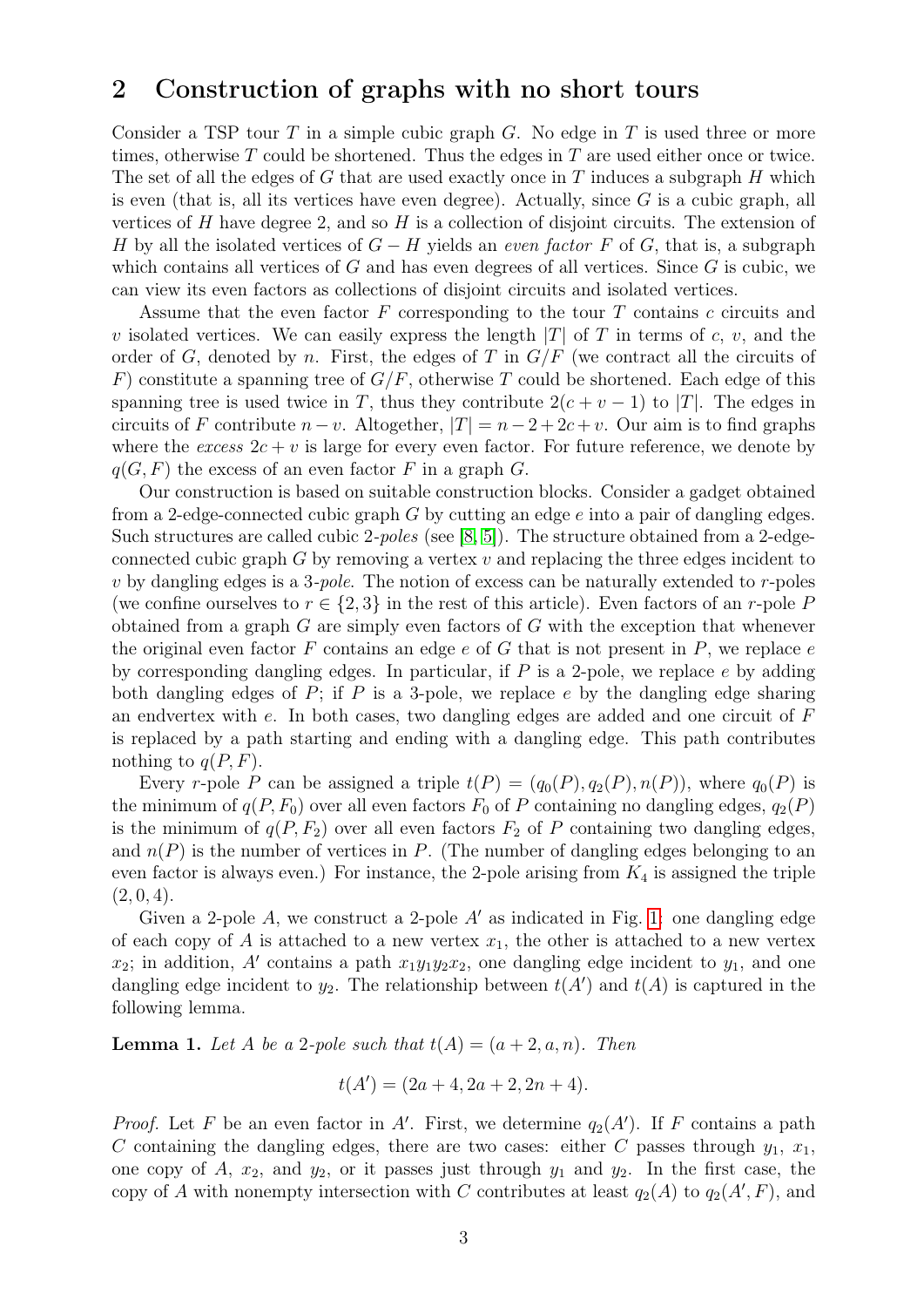the other copy contributes at least  $q_0(A)$ , so  $q_2(A')$  is  $2a + 2$ . In the second case, either  $x_1$  and  $x_2$  are isolated vertices in F, so contribute 2, and each copy of A contributes at least  $q_0(A)$  to  $q_2(A', F)$ , or there is a circuit passing through  $x_1, x_2$  and both copies of A, which contributes at least  $2q_2(A) + 2$  to  $q_2(A', F)$ . If we take the minimum, we get  $q_2(A') = 2a + 2.$ 

Next, we consider  $F$  that does not contain the dangling edges of  $A'$  and determine  $q_0(A')$ . There are two cases: either  $y_1$  and  $y_2$  belong to a circuit C (which must include  $x_1, x_2$ , and a copy of A), or  $y_1$  and  $y_2$  are isolated vertices in F. In the first case, the contribution to  $q_0(A', F)$  is 2 from the circuit C and at least  $q_0(A) + q_2(A)$  from the copies of A. In the second case, we have contribution of 2 from  $y_1$  and  $y_2$  and at least  $2a + 2$ from the rest of  $A'$  (the situation was analysed in the previous paragraph). Altogether,  $q_0(A') = 2a + 4.$ 

 $\Box$ 

Finally,  $|V(A')|$  is obviously  $2n + 4$ .

We are ready to state and prove the main theorem.

<span id="page-3-0"></span>**Theorem 1.** For any  $\varepsilon > 0$ , there exists a simple planar cubic graph G with no traveling salesman tour of length shorter than  $(1.25 - \varepsilon)|V(G)|$ .

*Proof.* We construct a sequence of 2-poles  $\{A_k\}_{k=0}^{\infty}$  with increasing ratio of excess to the number of vertices.

Let  $A_0$  be the 2-pole that arises from  $K_4$  by cutting an edge. We have  $t(A_0) = (2, 0, 4)$ . For every integer  $k \geq 1$ , let  $A_k = A'_{k-1}$ . Note that if A is planar, then A' is planar, thus all the constructed 2-poles are planar (since  $A_0$  is planar). According to Lemma [1,](#page-2-0) the sequence of triples  $\{t(A_k)\} = \{(a_k + 2, a_k, n_k)\}\$  satisfies

$$
a_k = 2a_{k-1} + 2, \quad a_0 = 0;
$$
  

$$
n_k = 2n_{k-1} + 4, \quad n_0 = 4.
$$

Solving the last two recurrence relations using the standard machinery of generating functions (see [\[12\]](#page-6-6)) yields  $a_k = 2 \cdot 2^k - 2$  and  $n_k = 8 \cdot 2^k - 4$  for every  $k \ge 0$ .

By inserting  $A_k$  into an edge e of a planar cubic graph H isomorphic to  $K_4$ , we obtain a simple planar cubic graph  $G_k$  with the ratio of the length of a traveling salesman tour to the number of vertices arbitrarily close to 5/4. Indeed, consider an even factor F of  $G_k$ . If F contains the edges arising from e, its excess is at least  $q_2(A_k)+2$  (we add 2 for the circuit passing through the vertices of  $H$ ). If  $F$  does not contain those edges, it is composed of an even factor of  $A_k$  with excess at least  $q_0(A_k)$  and an even factor of H with excess at least 2. Altogether, the length of a TSP tour T is at least  $n_k - 2 + (a_k + 2) = n_k + a_k$ , and thus the ratio  $|T|/|V(G_k)|$  is equal to  $(n_k + a_k)/(n_k + 4)$ , which belongs to  $(1.25 - \varepsilon, 1.25)$ for a sufficiently large  $k$ .  $\Box$ 

<span id="page-3-1"></span>**Theorem 2.** For any  $\varepsilon > 0$ , there exists a simple bipartite cubic graph G with no traveling salesman tour of length shorter than  $(1.2 - \varepsilon)|V(G)|$ .



<span id="page-3-2"></span>Figure 1: The construction of  $A'$  from  $A$ .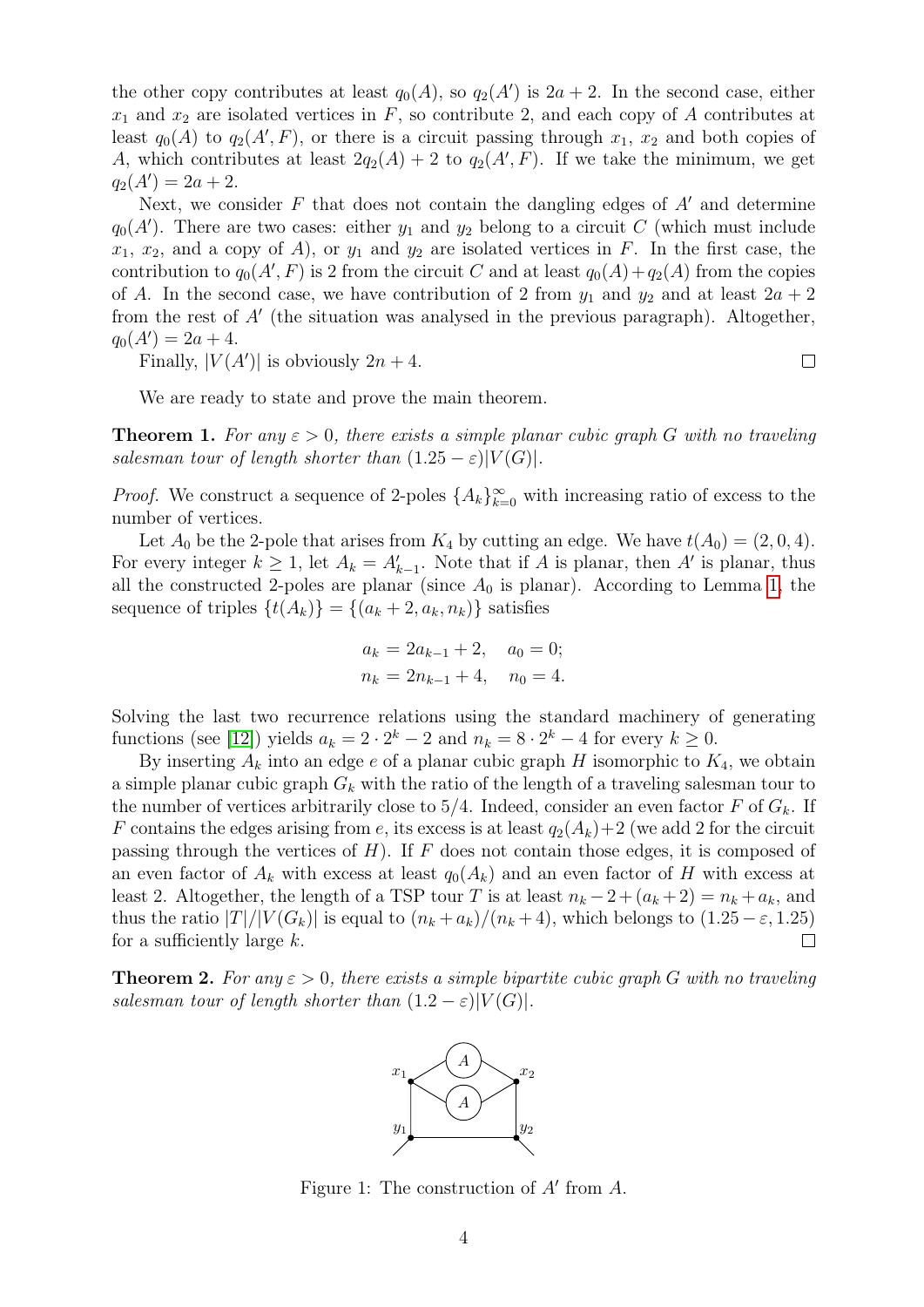*Proof.* We construct a sequence of 2-poles  $\{A_k\}_{k=0}^{\infty}$  with increasing ratio of excess to the number of vertices. All the constructed 2-poles are *truly bipartite* in the following sense: they do not contain any odd circuit and every path both starting and ending with a dangling edge contains an even number of vertices.

Let  $A_0$  be the truly bipartite 2-pole that arises from  $K_{3,3}$  by cutting an edge. We have  $t(A_0) = (2, 0, 6)$ . For every integer  $k \ge 1$ , let  $A_k = A'_{k-1}$ . Note that if A is truly bipartite, then  $A'$  is truly bipartite, thus all the constructed 2-poles are truly bipartite. According to Lemma [1,](#page-2-0) the sequence of triples  $\{t(A_k)\} = \{(a_k + 2, a_k, n_k)\}\$  satisfies

$$
a_k = 2a_{k-1} + 2, \quad a_0 = 0;
$$
  

$$
n_k = 2n_{k-1} + 4, \quad n_0 = 6,
$$

thus  $a_k = 2 \cdot 2^k - 2$  and  $n_k = 10 \cdot 2^k - 4$  for every  $k \ge 0$ .

By inserting  $A_k$  into an edge of the bipartite cubic graph  $K_{3,3}$ , we obtain a simple bipartite cubic graph  $G_k$  with the ratio of the length of a TSP tour to the number of vertices being  $(n_k + a_k)/(n_k + 6)$ , which approaches 1.2 for large values of k.  $\Box$ 

Next, we describe an analogous construction which yields 3-connected simple cubic graphs with no short tours. A 3-pole B is symmetric if for each permutation  $\pi$  of the three dangling edges of  $B$  there exists an automorphism of  $B$  that permutes the dangling edges according to  $\pi$ . Given a symmetric 3-pole B, we construct a symmetric 3-pole B'' as indicated in Fig. [2:](#page-4-0) we take the Petersen graph, remove a vertex, and replace each of the remaining vertices by a copy of B. Note that since B is symmetric, the resulting  $B''$ is uniquely determined and also symmetric. The relationship between  $t(B'')$  and  $t(B)$  is captured in the following lemma.

<span id="page-4-1"></span>**Lemma 2.** Let B be a symmetric 3-pole such that  $t(B) = (b+1, b, n)$ . Then

$$
t(B'') = (9b + 2, 9b + 1, 9n).
$$

*Proof.* First, we determine  $q_0(B'')$ . If there is a circuit C of an even factor F passing through at least 2 copies of  $B$ , then  $C$  contributes 2 and each copy of  $B$  contributes at least b to the value of  $q_0(B'', F)$ . If there is no such circuit, then each copy of B contributes at least  $b+1$  to  $q_0(B'', F)$ . Consequently,  $q_0(B'') \ge 9b+2$ . Since B is symmetric, for every choice of two dangling edges of  $B$ , there is a 2-factor  $F$  containing the chosen dangling edges with  $q_2(B, F) = q_2(B)$ . It is, therefore, possible to get  $q_0(B'', F) = 9b + 2$  for a 2-factor F of B<sup> $\prime\prime$ </sup> containing a circuit passing through all the nine copies of B in B<sup> $\prime\prime$ </sup>, hence  $q_0(B'') = 9b + 2.$ 

Next, we determine  $q_2(B'')$ . Any path C containing two dangling edges can visit at most 8 copies of B (otherwise the Petersen graph would be Hamiltonian; equality



<span id="page-4-0"></span>Figure 2: The construction of  $B''$  from  $B$ .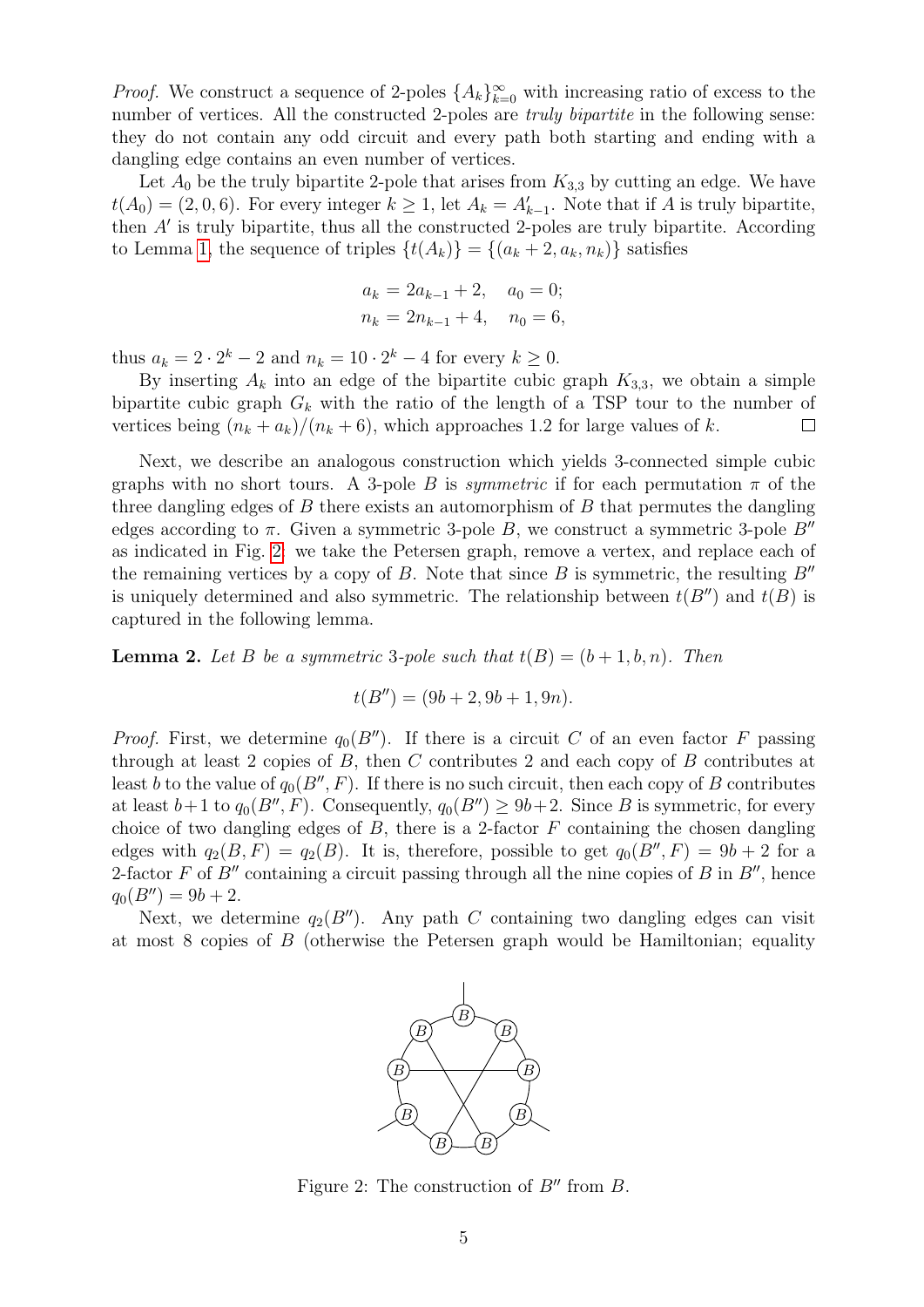is attainable since  $B$  is symmetric). There is thus at least one copy not visited by  $C$ , which contributes at least  $b + 1$ , and each of the remaining copies contributes at least b to  $q_2(B'', F)$ . Altogether,  $q_2(B'') = 9b + 1$ .

Finally,  $B''$  has obviously  $9n$  vertices.

<span id="page-5-4"></span>**Theorem 3.** For any  $\varepsilon > 0$ , there exists a 3-connected simple cubic graph G with no traveling salesman tour of length shorter than  $(1.125 - \varepsilon)|V(G)|$ .

*Proof.* We construct a sequence of symmetric 3-poles  ${B_k}_{k=0}^{\infty}$  with increasing ratio of excess to number of vertices.

Let  $B_0$  be a vertex incident to three dangling edges; we have  $t(B_0) = (1, 0, 1)$ . For every integer  $k \geq 1$ , let  $B_k = B_{k-1}''$ . According to Lemma [2,](#page-4-1) the sequence of triples  $\{t(B_k)\} = \{(b_k + 1, b_k, n_k)\}\$  satisfies

$$
b_k = 9b_{k-1} + 1, \quad b_0 = 0;
$$
  

$$
n_k = 9n_{k-1}, \quad n_0 = 1.
$$

Solving the last two recurrence relations by standard methods yields  $b_k = (9^k - 1)/8$  and  $n_k = 9^k$  for every  $k \geq 0$ .

By attaching a new vertex  $v$  to the three dangling edges of  $B_k$ , we obtain a cubic graph  $G_k$  with the ratio of the length of a TSP tour to the number of vertices arbitrarily close to 1.125. Indeed, consider an even factor  $F$  of  $G_k$ . If  $F$  contains two of the edges incident to v, its excess is at least  $q_2(B_k) + 2$  (we add 2 for the circuit passing through v). If F contains v as an isolated vertex, its excess is  $q_0(B_k) + 1$ . Put together,  $q(G_k, F) =$  $\min\{b_k + 2, (b_k + 1) + 1\} = b_k + 2$ . Consequently, the length of a TSP tour T is at least  $n_k - 2 + (b_k + 2) = n_k + b_k$ , and thus the ratio  $|T|/|V(G_K)|$  is equal to  $(n_k + b_k)/(n_k + 1)$ , which belongs to  $(1.125 - \varepsilon, 1.125)$  for a sufficiently large k.

Acknowledgements. We are thankful to the anonymous referees for useful suggestions for improving this paper, especially for pointing out that our construction principle is also applicable to bipartite graphs. We acknowledge support from the research grants VEGA 1/0474/15, VEGA 1/0876/16, and APVV-15-0220.

## References

- <span id="page-5-0"></span>[1] S. Boyd, R. Sitters, S. van der Ster, L. Stougie, The traveling salesman problem on cubic and subcubic graphs, Mathematical Programming 144 (2014), 227–245.
- <span id="page-5-2"></span>[2] B. Candráková, R. Lukoťka, Cubic TSP—a 1.3-approximation, [arXiv:1506.06369](http://arxiv.org/abs/1506.06369)  $[cs.DM]$   $(2015)$ .
- <span id="page-5-1"></span>[3] J. R. Correa, O. Larré, J. A. Soto, TSP tours in cubic graphs: Beyond 4/3, SIAM J. Discrete Math 29 (2015), 915–939.
- <span id="page-5-3"></span>[4] Z. Dvořák, D. Kráľ, B. Mohar, Graphic TSP in cubic graphs, Proceedings of 34th International Symposium on Theoretical Aspects of Computer Science (STACS'17), Leibniz International Proceedings in Informatics (LIPIcs) vol. 66, article no. 27, Schloss Dagstuhl - Leibniz-Zentrum fuer Informatik, 2017.
- <span id="page-5-5"></span>[5] M. A. Fiol, J. Vilaltella, Some results on the structure of multipoles in the study of snarks, Electron. J. Combin. 22 (1) (2015), #P1.45.

 $\Box$